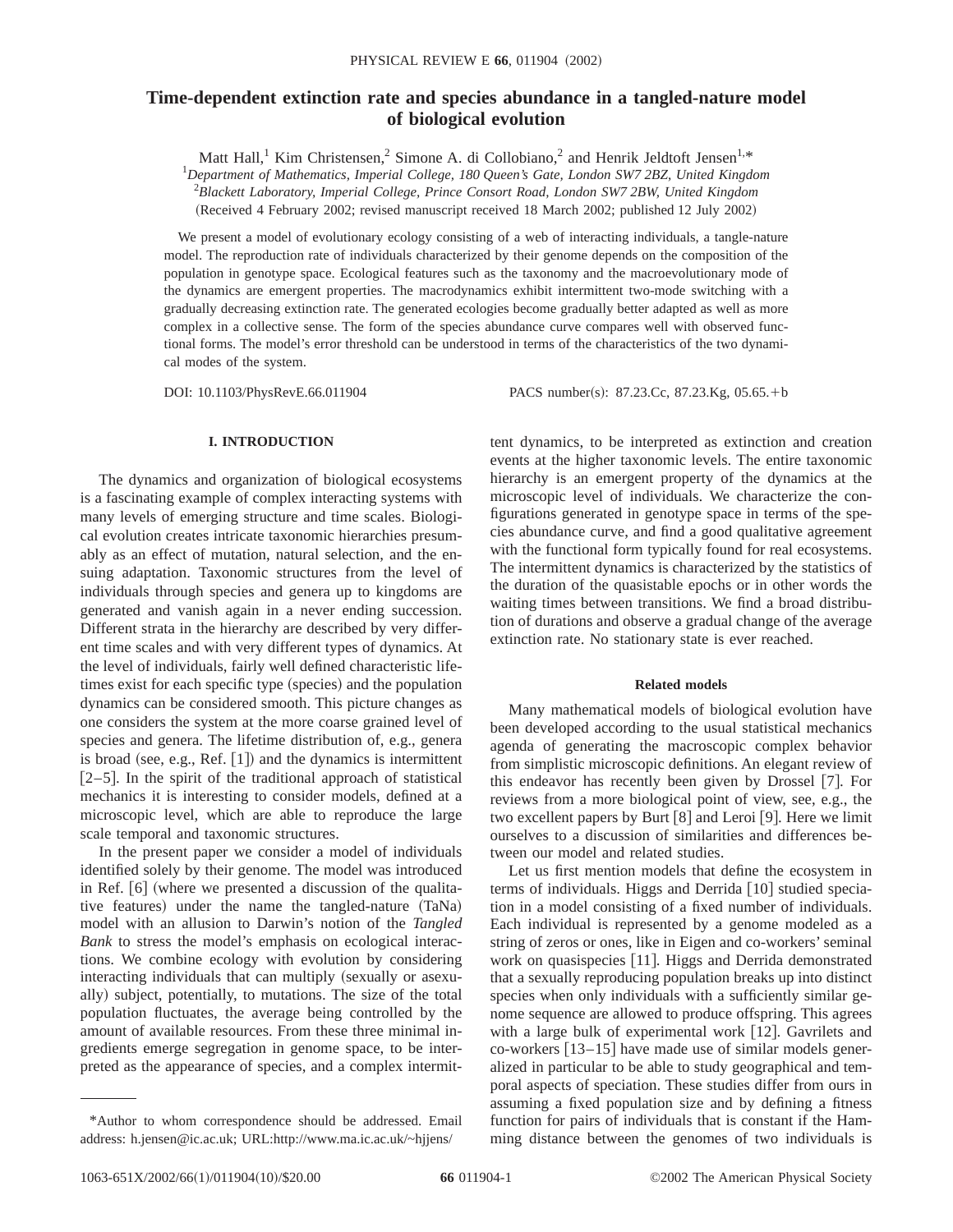small enough, and zero otherwise. Our model allows the total size of the population to fluctuate and the fitness of pairs of individuals (or in the asexual case single individuals) depends on the composition of the population at a given instant in time.

It is also important to mention the fitness landscape approach first pioneered by Wright  $[16,17]$ , who considered gene frequencies, and was brought to the attention of the statistical mechanics community mainly through Kauffman's so-called NK model [18,19]. The main focus of the NK model, and of the later coevolutionary NKC model [19], is the study of epistatic interactions (the influence of one gene on another) by use of fitness functions. The main difference between our model and Kauffman's models is that the fitness of an individual in our system depends on the *frequencies* by which other locations in genotype space are occupied.

Taylor and Higgs [20] have studied pleiotropy and epistasis (the influence of one gene on several traits and the influence of one gene on another) in a model that combines and generalizes aspects of the Higgs-Derrida model with the epistatic interactions of Kauffman's models. Taylor and Higgs then derive a phenotypical fitness for the specific genotype. Kaneko and Yomo  $[21]$  have also studied models in which the difference between phenotype and genotype is accounted explicitly. In our model we make the drastic simplification not to distinguish between genotype and phenotype.

Other models consider species as the elementary building block; these models neglect the specifics of the dynamics arising from reproduction and mutations at the level of individuals. The simplest of these models is the Bak-Sneppen model  $[22]$ . The model aims to demonstrate that coevolutionary interactions are sufficient to produce intermittent dynamics that is then related to intermittency in the fossil record and to Eldredge and Gould's concept of punctuated equilibrium  $[2-5]$ . Each species is characterized by a single number between zero and one, the fitness, and the total number of species is kept constant. The model has interesting statistical properties but is difficult to relate to biological evolution.

Species level models of more detail than the Bak-Sneppen model have been formulated recently by McKane, Alonso, and Sole<sup> $[23]$ </sup> and by Drossel, Higgs, and McKane  $[24]$ . The emphasis in these models is on predator-prey interactions and food webs and are generalizations of early work by May  $[25]$  and May and Anderson  $[26]$ . Our model is intended to include all types of interactions between individuals, e.g., antagonistic or collaborative relationships, in addition to predator-prey competitions. Another important difference is that we define our model at the level of individuals in order to be able to study the emergence of species, something not possible in a species based model.

Most models of biological evolution assume that the dynamics is in a statistically stationary state. One marked exception is the model considered by Sibani and co-workers  $[27–30]$ . This is an abstract species based model consisting of random walks in a rugged fitness landscape. The statistics of the jumps in this landscape are the same as the record statistics considered some time ago by Sibani and Littlewood [31]. The pace of the dynamics of the model gradually slows down as indicated by a logarithmically decreasing extinction rate. As we shall see below our individual based model also exhibits a decreasing average extinction rate, a property found to be consistent with analysis of the fossil record  $[1]$ .

The paper is organized as follows. In the following section, we define the model in detail. In Sec. III we discuss the modes of the model's emergent dynamics. In Sec. IV we show how the configurations generated dynamically gradually become better adapted in a collective sense. Section V demonstrates that the ecologies generated in the model exhibit characteristics similar to those observed in real ecologies. Section VI contains an analysis of the error threshold. We briefly present in Sec. VII a scan of the behavior of the model for a range of the control parameters and in Sec. VIII we conclude and summarize.

# **II. DEFINITION OF MODEL**

We describe here in detail the structure and dynamics of the tangled-nature model.

#### **A. Interaction**

We represent an individual by a vector  $S^{\alpha}$  $= (S_1^{\alpha}, S_2^{\alpha}, \dots, S_L^{\alpha})$  in genotype space S. This representation is frequently used; see, e.g., Refs.  $[10,11,13,19,32]$ . Here  $S_i^{\alpha}$ may take the values  $\pm 1$ , i.e.,  $S^{\alpha}$  denotes one of the corners of the *L*-dimensional hypercube (in the present paper we use  $L=20$ ). The coordinates  $S_i^{\alpha}$  may be interpreted as genes with two alleles, or a string of either pyrimidines or purines. We think of genotype space  $S$  as containing all possible ways of combining the genomic building blocks into genome sequences. Many sequences may not correspond to viable organisms. Whether this is the case or not is for the evolutionary dynamics to determine. All possible sequences are made available for evolution to select from.

Individuals are labeled by greek letters  $\alpha, \beta, \ldots$  $=1,2,\ldots,N(t)$ . When we refer, without reference to a specific individual, to one of the  $2^L$  positions in genome space, we use roman superscripts  $S^a, S^b, \ldots$  with  $a, b, \ldots$  $= 1,2,\ldots,2^L$ . Many different individuals  $S^{\alpha}, S^{\beta}, \ldots$ , may reside on the same position, say  $S^a$ , in S.

The ability of an individual  $\alpha$  to reproduce is controlled by  $H(\mathbf{S}^{\alpha},t)$ :

$$
H(\mathbf{S}^{\alpha},t) = \frac{1}{cN(t)} \sum_{\mathbf{S} \in \mathcal{S}} J(\mathbf{S}^{\alpha},\mathbf{S})n(\mathbf{S},t) - \mu N(t), \qquad (1)
$$

where *c* is a control parameter (see below),  $N(t)$  is the total number of individuals at time *t*, the sum is over the  $2^L$  locations **S** in S and  $n(S, t)$  is the occupancy of position **S**. Two positions  $S^a$  and  $S^b$  in genome space are coupled with the fixed random strength  $J^{ab} = J(\mathbf{S}^a, \mathbf{S}^b)$  that can be either positive, negative or zero. The coupling is nonzero with probability  $\Theta$  (throughout the paper we use  $\Theta$  = 0.25), in which case we assume  $J^{ab} \neq J^{ba}$  to be a deterministic but erratic function of the two positions  $S^a$  and  $S^b$ . We have checked that the specific details of the form of the distribution of the nonzero values of the function  $J(\mathbf{S}^a, \mathbf{S}^b)$  are irrelevant. We choose accordingly a form mainly determined by its numerical effi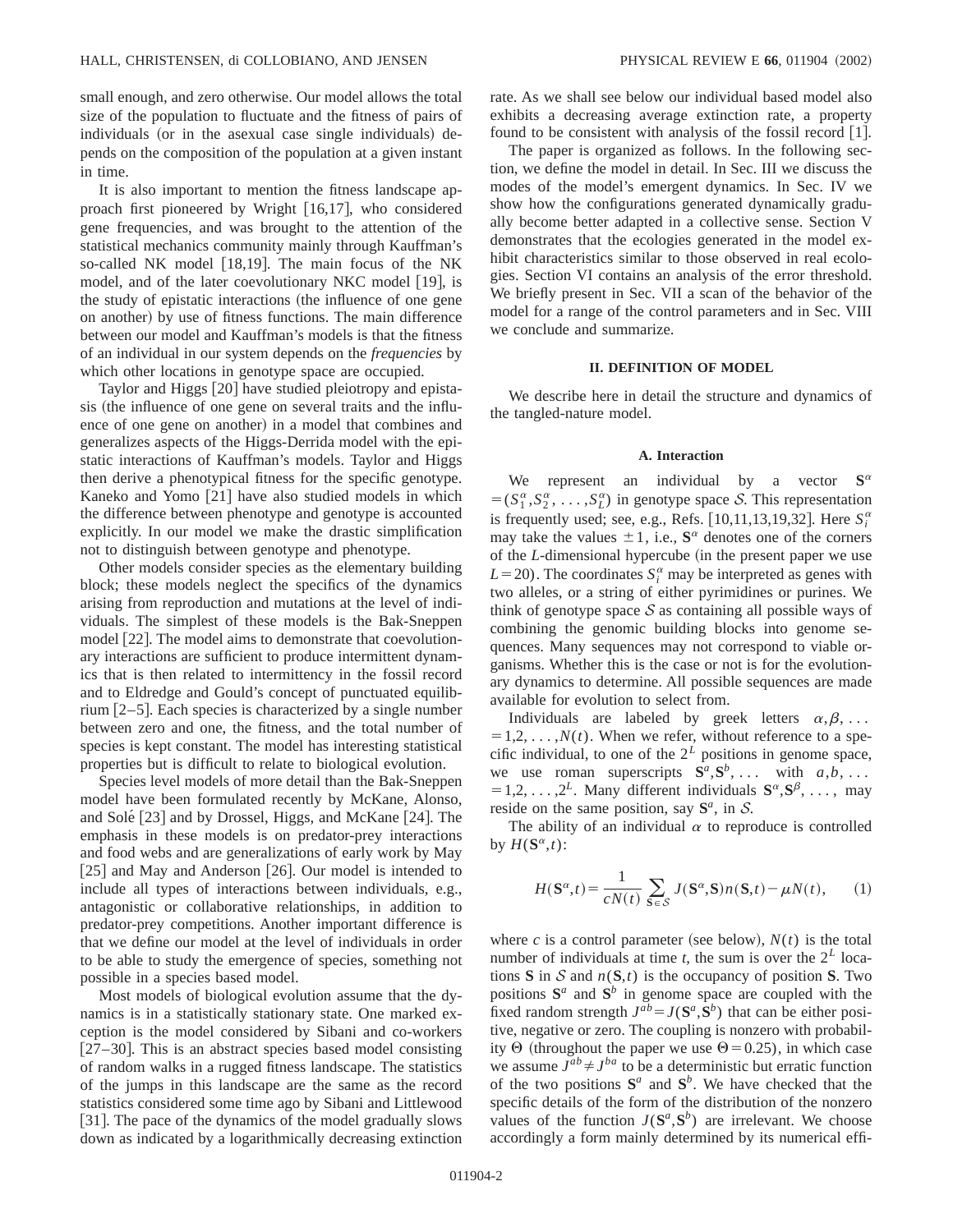ciency. In the following subsection we describe the details of the specific procedure used. The distribution of the generated interaction strengths is shown in Fig. 3 below.

#### *1. Generation of interaction matrix*

The interaction between two locations in genotype space,  $S^a$  and  $S^b$  is generated as a product  $J(S^a, S^b)$  $= \Theta(\mathbf{S}^a, \mathbf{S}^b)I(\mathbf{S}^a, \mathbf{S}^b)$ . The first factor  $\Theta(\mathbf{S}^a, \mathbf{S}^b)$  is obtained by interpreting the sequences  $S^a$  and  $S^b$  as binary numbers (letting  $-1\rightarrow 0$ ) and perform the XOR operation on the binary pair to obtain a new integer. This integer is used as an index in a lookup list to obtain either a 0 or 1 as the value of  $\Theta(\mathbf{S}^a, \mathbf{S}^b)$ . In case 1 is returned, the element of the  $I(\mathbf{S}^a, \mathbf{S}^b)$ matrix is obtained in a similar way. This time, however, two arrays are needed. Each auxiliary array is of length 2*<sup>L</sup>* and now the arrays contain uniformly distributed random numbers drawn from the interval  $[-1,1]$ . The pair of arrays is necessary in order to reproduce the asymmetry of the  $I(S^a, S^b)$  matrix. Two indices are generated from the  $S^a$  and **S***b*. The first one via the same XOR operation is used to calculate the  $\Theta(\mathbf{S}^a, \mathbf{S}^b)$  matrix element, whereas the second is simply the integer representing  $S^b$ . The strength of interaction is taken to be the product of the members of each array at the appropriate location. This ensures that the elements of the matrices are nonsymmetric due to the second array index depending on the order of the operation. This procedure is numerically extremely efficient and deterministic, but has the side effect of generating a distribution of a slightly unusual form, see Fig. 3.

We stress that the coupling matrix  $J(\mathbf{S}^a, \mathbf{S}^b)$  is meant to included *all* possible interactions between two individuals of a given genomic constitution. In our simplistic approach, a given genome is imagined to lead uniquely to a certain set of attributes (phenotype) of the individuals/organisms. The locations  $S^a$  and  $S^b$  represent blueprints for organisms that exist *in potentia*. The positions may very likely be unoccupied but, if we were to construct individuals according to the sequences  $S^a$  and  $S^b$  the two individuals would have some specific features. The relationship between an organism of *design* **S***<sup>a</sup>* and one of design **S***<sup>b</sup>* may be as predator and prey or parasitic, i.e.,  $J^{ab} > 0$  and  $J^{ba} < 0$ , but it can also be collaborative ( $J^{ab}$  > 0 and  $J^{ba}$  > 0) or antagonistic ( $J^{ab}$  < 0 and  $J^{ba}$  < 0), see Fig. 1. And certainly in some cases  $J^{ab}$  may represent less direct couplings, e.g., some animals may not eat trees, nevertheless they breath the oxygen produced by the rain forest. In order to emphasis co-evolutionary aspects we have *excluded* ''self-interaction'' among individuals located at the same position **S** in genome space, i.e.,  $J(S, S)$  $= 0$  for all  $S \in S$ . It is important to mention that including self-interactions of the same order of strength as the *J* couplings do not change the qualitative behavior of the model.

The width of the distribution of couplings in the first term in Eq. (1) is determined by the parameter *c*. The  $J(\mathbf{S}^a, \mathbf{S}^b)$  are all distributed between  $-1$  and 1 and therefore  $J(\mathbf{S}^a, \mathbf{S}^b)/c$ can assume values between  $-1/c$  and  $1/c$ . A very inhomogeneous population, in which different types of individuals can influence each other in very different ways, corresponds



FIG. 1. Examples of possible realizations of the couplings *Jab* between different positions  $S^a$  and  $S^b$  in genotype space representing collaborative  $(+,+)$ , antagonistic  $(-,-)$  or predator prey  $(+,-)$ , and  $(-,+)$  relationships.

to a broad range of possible couplings and, hence, to a small value of *c*.

The conditions of the physical environment are simplistically described by the term  $\mu N(t)$  in Eq. (1), where  $\mu$  determines the average sustainable total population size. That is, the total carrying capacity of the environment. An increase in  $\mu$  corresponds to harsher physical conditions. This is a simplification, though one should remember that what is often considered as the physical conditions, e.g., temperature or oxygen density, is to a degree determined by the activity of other organisms and is therefore really a part of the biotic conditions. Consider, for example, the environment experienced by the bacterial flora in the intestines. Here one type of bacteria live very much in an environment strongly influenced by the presence of other types of bacteria. In this sense some fluctuations in the environment may be thought of as included in the coupling matrix  $J(\mathbf{S}^a, \mathbf{S}^b)$ .

#### **B. Reproduction, mutations, and annihilation**

Asexual reproduction consists of one individual being replaced by two copies. Successful reproduction occurs for individuals  $S^{\alpha}$  with a probability per time unit given by

$$
p_{off}(\mathbf{S}^{\alpha},t) = \frac{\exp[H(\mathbf{S}^{\alpha},t)]}{1 + \exp[H(\mathbf{S}^{\alpha},t)]} \in [0,1].
$$
 (2)

In the case of sexual reproduction an individual  $S^{\alpha}$  is picked at random and paired with another randomly chosen individual  $S^{\beta}$  with Hamming distance  $d = \frac{1}{2} \sum_{i=1}^{L} |S_i^{\alpha} - S_i^{\beta}|$  $\leq d_{max}$  (allowing at most  $d_{max}$  pairs of genes to differ). The pair produces an offspring  $\gamma$  with probability  $\sqrt{p_{off}(\mathbf{S}^{\alpha},t)p_{off}(\mathbf{S}^{\beta},t)}$ , where  $S_i^{\gamma}$  is chosen at random from one of the two parent genes, either  $S_i^{\alpha}$  or  $S_i^{\beta}$ . For  $d_{max} \ge 1$ this procedure may be thought of as being similar to recom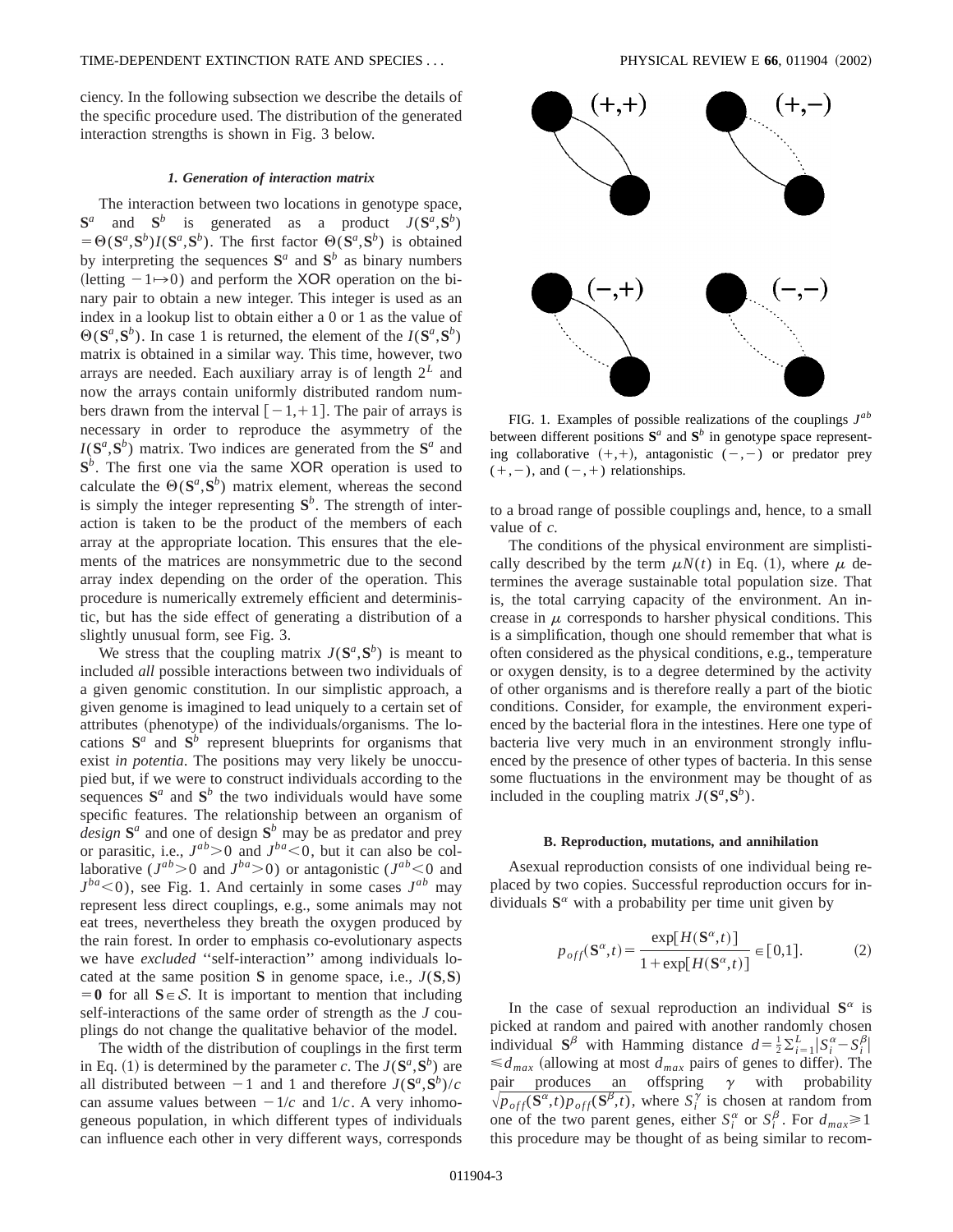bination. The maximum separation criterion has been studied by several authors, see, e.g., Refs.  $[10,13]$ .

We allow for mutations in the following way: with probability  $p_{mut}$  per gene we perform a change of sign  $S_i^{\gamma} \rightarrow$  $-S_i^{\gamma}$ , during the reproduction process.

For simplicity, an individual is removed from the system with a constant probability  $p_{kill}$  per time step (we use  $p_{kill}$  $=0.2$ ). This procedure is implemented both for asexual and sexually reproducing individuals. Darwinian evolution assumes that reproduction rates are of prime importance. The total number of offspring produced by an individual will of course depend on  $p_{off}$  as well as on the duration of the period during which the individual is reproductively active, which on the other hand depends on  $p_{kill}$  since  $p_{kill}$  will affect the life expectancy of a particular individual. It is important to mention that our main interest is concerned with long time behavior at the level of the entire ecology, e.g., the lifetimes of species (or types) rather than the lifetimes of individuals. Given this perspective, the assumption of a constant  $p_{kill}$  common to all individuals, is not expected to be a serious limitation. We simply let the genotype dependence of  $p_{off}$  to account for the combined reproductive efficiency caused by an individual's reproduction rate and lifetime expectancy.

A time step consists of *one* annihilation attempt followed by *one* reproduction attempt. One generation consists of  $N(t)/p_{kill}$  time steps, which is the average time taken to kill all currently living individuals.

Initially we place  $N(0) = 500$  individuals at randomly chosen positions. The results are independent of initial conditions. We obtain the same results if all individuals are located at the same position initially.

The present paper's main focus is on the asexual mode of reproduction and results presented are for asexual individuals except otherwise stated.

#### **III. DYNAMICAL STABILITY**

Neglecting fluctuations in the occupancy  $n(S,t)$ , the above dynamics is described by the following set of equations (one equation for each position in the genotype space):

$$
n(\mathbf{S}, t+1) = n(\mathbf{S}, t) + \{p_{off}(\mathbf{S}, t)[2(1 - p_{mut})^L - 1] - p_{kill}\} \frac{n(\mathbf{S}, t)}{N(t)} + 2p_{mut}(1 - p_{mut})^{L-1}
$$

$$
\times \sum_{\langle \mathbf{S}', \mathbf{S} \rangle} p_{off}(\mathbf{S}', t) \frac{n(\mathbf{S}', t)}{N(t)}, \tag{3}
$$

where the sum is over the nearest neighbors of **S**. Stationary solutions require the system to find configurations in genotype space for which all positions satisfy the demand that either  $n(S,t)=0$  or if  $n(S,t)\neq0$  [neglecting the mutational back flow represented by the last term in Eq.  $(3)$ ], we must have

$$
p_{off} = \frac{p_{kill}}{2(1 - p_{mut})^L - 1} \equiv p_{q - ESS}.
$$
 (4)



FIG. 2. The occupation in genotype space plotted as a function of generation time. The genotypes are enumerated in an arbitrary manner. If a position is occupied at a given moment in time, a dot is placed at the corresponding number along the *y* axis at that instant in time. Parameters are  $c = 0.5$ ,  $\mu = 0.005$ , and  $L_{p_{mut}} = 0.25$ .

The fitness  $p_{off}(\mathbf{S}^a, t)$  of individuals at a position  $\mathbf{S}^a$  depends on the occupancy  $n(S^b, t)$  of all the sites  $S^b$  with which site  $S^a$  is connected through couplings  $J^{ab}$ . Accordingly, a small perturbation in the occupancy at one position may be able to disturb the balance in Eq. (4) between  $p_{off}(S,t)$ ,  $p_{kill}$ , and  $p<sub>mut</sub>$  on connected sites. In this way an imbalance at one site can spread as a chain reaction through the system, possibly causing a global reconfiguration of the occupancy in genotype space.

We show in Fig. 2 the occupancy in genotype space plotted as a function of time for asexual reproduction. Periods of stable configurations are separated by fast transitions. We have called the stable periods as ''quasievolutionary stable strategies" (qESS) since they are reminiscent of the evolutionary stable strategies (ESS) introduced by Maynard Smith [33]. The transition periods between the qESS are characterized by a rapidly changing occupation in genotype space. We call these periods for *hectic periods* to emphasize the hectic rearrangement of the occupation of positions in genotype space, i.e, *n*(**S**,*t*) changes very rapidly as a function of *t* during the hectic phases in contrast to the situation during the qESS.

It is interesting to investigate just how stable the qESS are. We have done this by applying different types of perturbations in the qESS. The result is that the qESS are very stable against global perturbations, such as a brief or a lasting increase in control parameters  $\mu$ , *c* or  $p_{kill}$ . Changes of up to 50% in these parameters, either permanently or for a period of 100 generations, only effect the total population size and is typically not able to kick the population out of its present qESS configuration in genotype space. In contrast, a similar perturbation of the mutation rate easily destabilizes the qESS configuration.

We stress that the segregation (or speciation) to be discussed below is an effect of different couplings between different positions  $S^a$  and  $S^b$ . When we assume  $J(S^a, S^b) = J_0$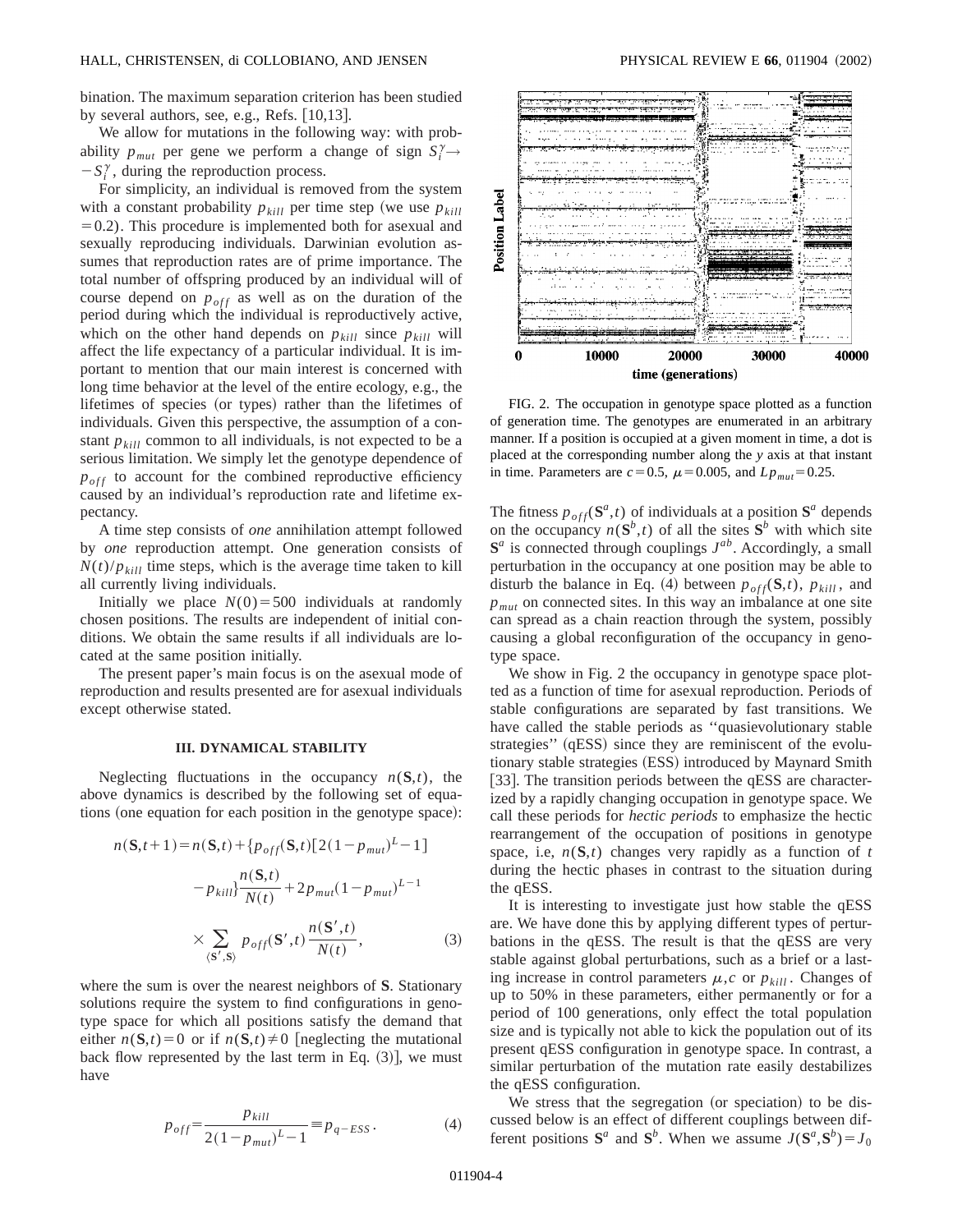

FIG. 3. The distribution from which the values of the couplings  $J(\mathbf{S}^a, \mathbf{S}^b)$  are drawn at the start of the simulations (dashed curve) together with the probability density function of the couplings between occupied sites (solid curve) during the hectic periods (top panel) and during the qESS (bottom panel). Parameters are *c*  $=0.01, \ \mu=0.01, \text{ and } Lp_{mut}=0.2.$ 

independent of  $S^a$  and  $S^b$ , the population is not concentrated around a subset of the positions in genotype space, instead the population is smeared out through the space in a diffuse manner. Self-interaction, however, can cause segregation in a rather trivial way. Namely, if we include a distribution of *J*(**S**,**S**) values, segregation may occur even in the case where all interaction terms assume the same value:  $J(\mathbf{S}^a, \mathbf{S}^b) = J_0$ for  $S^a \neq S^b$ . However, this type of selection of configurations in genotype space is not very interesting since for the sites to become occupied is determined by the arbitrarily assigned self-interactions  $J(S, S)$  and not by the collective dynamical adaptation at play when  $J(S, S) = 0$  and  $J(S^a, S^b)$  assumes a distribution of different *J* values. In reality one will expect the selection of species to be caused by a mixture of selfinteraction and interaction between different species. To decide which one is dominant might be difficult and will certainly be system specific.

There is a significant difference between the distribution of active couplings,  $p_{act}[J(\mathbf{S}^a, \mathbf{S}^b)]$ , in the qESS and the distribution during the hectic transitions. We show in Fig. 3 the distribution from which the  $J_{bare}(\mathbf{S}^a, \mathbf{S}^b)$  are sampled together with the distribution of couplings between occupied sites after a large number of generations. During the hectic phases there is clearly no noticeable difference between the "bare" distribution of the  $J(\mathbf{S}^a, \mathbf{S}^b)$  and the distribution of active couplings, i.e., couplings between occupied positions. During the qESS we observe a slight bias towards positive *J* values of the active couplings. This slight shift towards more positive couplings will, according to Eqs.  $(1)$  and  $(2)$ , lead to an increased reproduction rate during the qESS. The manifestation of this difference between the hectic periods and the qESS is illustrated in Fig. 4. We see that the distribution of *H* values in the qESS during both modes of the dynamics contains a narrow peak. In the qESS, the peak in  $p(H)$  is separated from a strongly negative band of support. The values of



FIG. 4. The probability density function for the weight function *H* (main frame) and reproduction rates  $p_{off}$  (inset) during the hectic transitions (dashed curve) and in the qESS (solid curve). Parameters are  $c = 0.08$ ,  $\mu = 0.005$ , and  $Lp_{mut} = 0.25$ .

*H* in this band are so negative that the corresponding  $p_{off}(H)$  are negligible (see the inset in Fig. 4). Genotype positions corresponding to this band consist of unfit positions next to highly occupied and very fit positions. The reason these positions are occupied at all is that they are supplied by mutations occurring on the neighboring fit positions. The conclusion of these considerations is that the dynamics during the qESS as well as during the hectic periods are controlled by the reproduction of individuals with *H* values in the two respective peaks of  $p(H)$ .

The location of the peaks of  $p(H)$  is determined in the following way. During the hectic periods the occupation of positions in genotype space is highly unstable and  $n(S, t)$  $+1$ ) is only related to  $n(S,t)$  in an erratic way, the balance equation (3) is never fulfilled for nonzero  $n(S,t)=0$ . The only constraint on  $p_{off}$  during the hectic periods is accordingly that the total population remains constant on average, which implies that on average  $p_{off} = p_{kill}$ . This explains why in Fig. 4 the peak in  $p(H)$  during the hectic periods corresponds to a peak in  $p(p_{off})$  centered at  $p_{kill} = 0.2$ . The situation is different during the qESS. Here the occupation of the selected positions in genotype space remains approximately constant and Eq. (4) applies. Substituting the relevant values  $p_{kill} = 0.2$ ,  $p_{mut} = 0.0125$ , and  $L = 20$  into Eq. (4) produces  $p_{off}$ =0.36, which explains the position of the peak in  $p(p_{off})$  during the qESS.

# **IV. TIME-DEPENDENT AVERAGES**

For simplicity we concentrate again on the asexual model in this section. For large genome length *L* the system is always in a transient. The time needed to reach the stationary state increases exponentially with *L* and is therefore unreachable for any biologically relevant values of *L*.

#### **A. Increasing q-ESS durations**

The gradual change in the statistical measures of the model is seen directly as a slow increase with time of the average duration of the qESS. To demonstrate this we show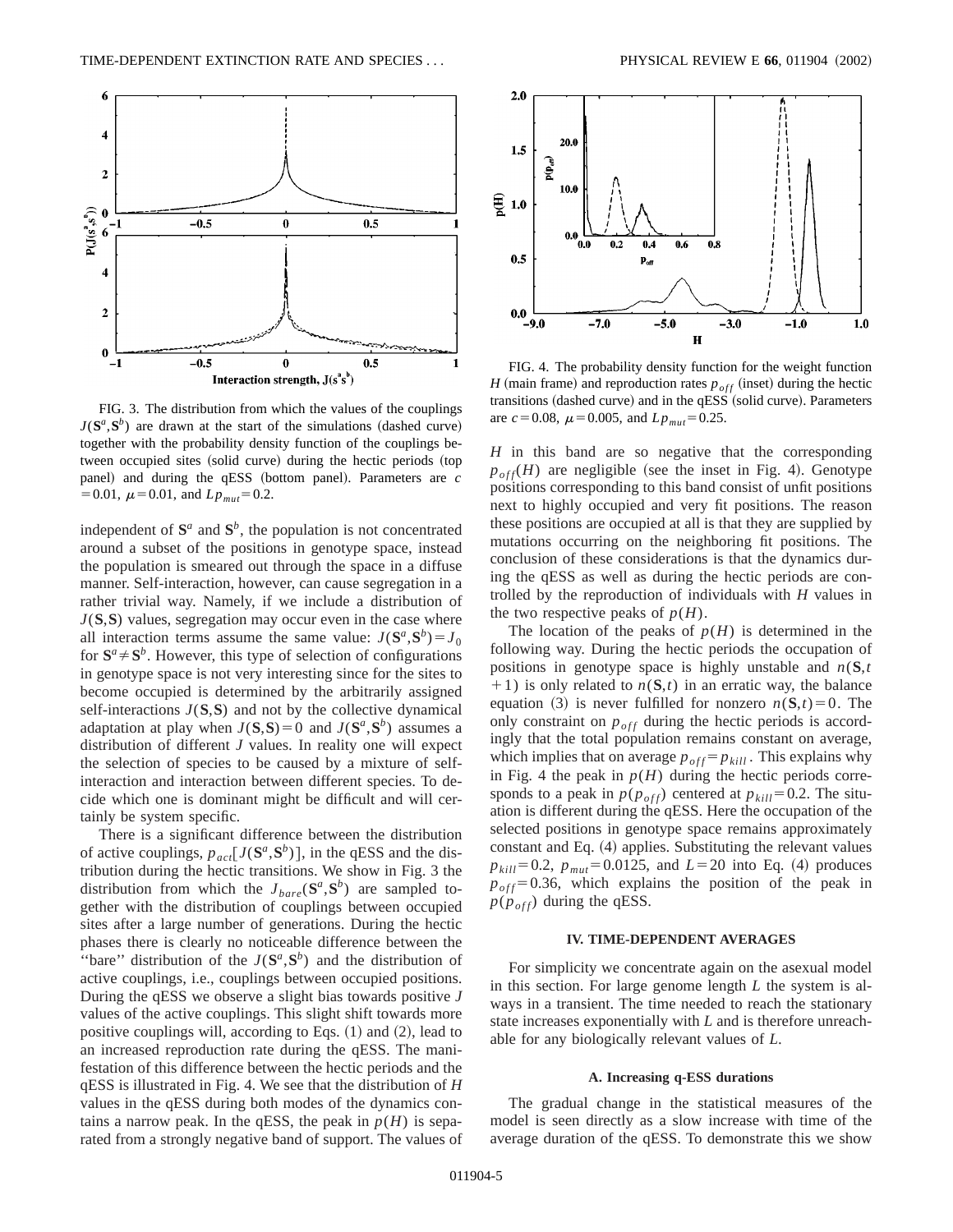

FIG. 5. The average number of transitions during a window of size  $T=1000$  generations as a function of generation time. Parameters are  $c=0.01$ ,  $\mu=0.01$ , and  $Lp_{mut}=0.2$ . The average is over 400 realizations.

in Fig. 5 the average number of transitions  $\Omega_T(t)$  between qESS within a time window of fixed size *T* as a function of time *t* measured in number of generations. We choose *T* sufficiently big to get reasonble statistics on the number of transitions during *T* generations and keep *T* small compared with the total number of generations simulated to be able to fit in a large number of *T* windows. The result does not depend qualitatively on the choice of *T*. It is clear that  $\Omega_T(t)$  decreases with increasing *t*, however, it is very difficult to obtain sufficient statistics to be able to determine the functional dependence of  $\Omega_T(t)$  on *t*, though a very slow exponential *t* dependence is suggested in Fig. 5. Despite these sampling difficulties, it is evident that the duration of the qESS, on average, increases with time. This corresponds to a decrease in the extinction rate, consistent with analysis of the fossil record  $[1]$ .

#### **B. Increasing population size, diversity, and complexity**

The gradual growth of the duration of the stable qESS epochs indicates that the dynamics of the system is able to produce more stable or better adapted configurations in genotype space. It is difficult to test quantitatively the stability of the qESS with respect to perturbations. That the population is distributed in an increasingly more efficient manner in genotype space can be seen directly from the increase in the total population size  $N(t)$  averaged over an ensemble of different realizations of the stochastic elements of the dynamics. Figure 6 contains the average total population  $\langle N(t) \rangle$  together with the ensemble average of the diversity  $\langle D(t) \rangle$ , where  $D(t)$  is defined as the number of different occupied positions **S** in genotype space at time *t*. The average diversity also increases with time.

Let us briefly consider how the total population size can increase. We saw in Sec. III that essentially  $p_{off}$  is narrowly distributed either about  $p_{kill}$  or, as in the qESS, about the value  $p_{q-ESS}$  in Eq. (4). The increase in  $N(t)$  is therefore not an effect of a gradual increase in  $p_{off}$ . Simulations indeed



FIG. 6. The ensemble averaged total population (top) and diversity (bottom) as function of generation time for the same ensemble as in Fig. 5.

confirm that the average offspring probability always remains constant over the entire run. In biological observations and experiments, for reasons of uniqueness, the reproduction rate is identified as *fitness*. In this sense the fitness of the individuals remains, on average, constant in the TaNa model, as presumably is also the case in biological macroevolution; though the microbial experiments by Lenski and Travisano [34] demonstrate that the reproductive fitness can increase as a result of adaptation in microevolution.

The increase in the average population size  $\langle N(t) \rangle$  observed in the TaNa model is caused by the system's ability to generate configurations that increase the interaction term in the weight function  $H(\mathbf{S},t)$  defined in Eq. (1). When the first term increases, the second term  $\mu N(t)$  in Eq. (1) can increase as well, while the total  $H(S,t)$  remains, on average, fixed.

The increase in the interaction term of  $H(S,t)$  is achieved in several ways. First, the population is spread out onto an increasing number  $D(t)$  of different genotypes, as seen in Fig. 6. Moreover, the evolutionary dynamics tends to produce occupied sites that are interacting with an increased number of other occupied sites, i.e., the number of nonzero terms  $J(\mathbf{S}^{\alpha}, \mathbf{S})n(\mathbf{S})$  in  $H(\mathbf{S}^{\alpha}, t)$  in Eq. (1) grows as the system produces configurations that are able to benefit better from the possible mutual interactions represented by  $J(\mathbf{S}^{\alpha}, \mathbf{S})$ . The distribution of active interaction links is shown at an early and a much later time in Fig. 7. We have not been able to resolve a shift with time in the distribution of the values of the active interaction strengths  $J(\mathbf{S}^a, \mathbf{S}^b)$ .

The increase in the diversity and the number of active links connected to an occupied position can be interpreted as an increase in the complexity of the configurations produced by the evolutionary dynamics. Selection and adaptation operate at the level of the entire configuration in genotype space rather than at the level of individual genotypes. This highlights that the biological concept of fitness makes most sense when considered as a *collective property of an ecology*, rather than an observable characteristic of the individual species or individual members of a population.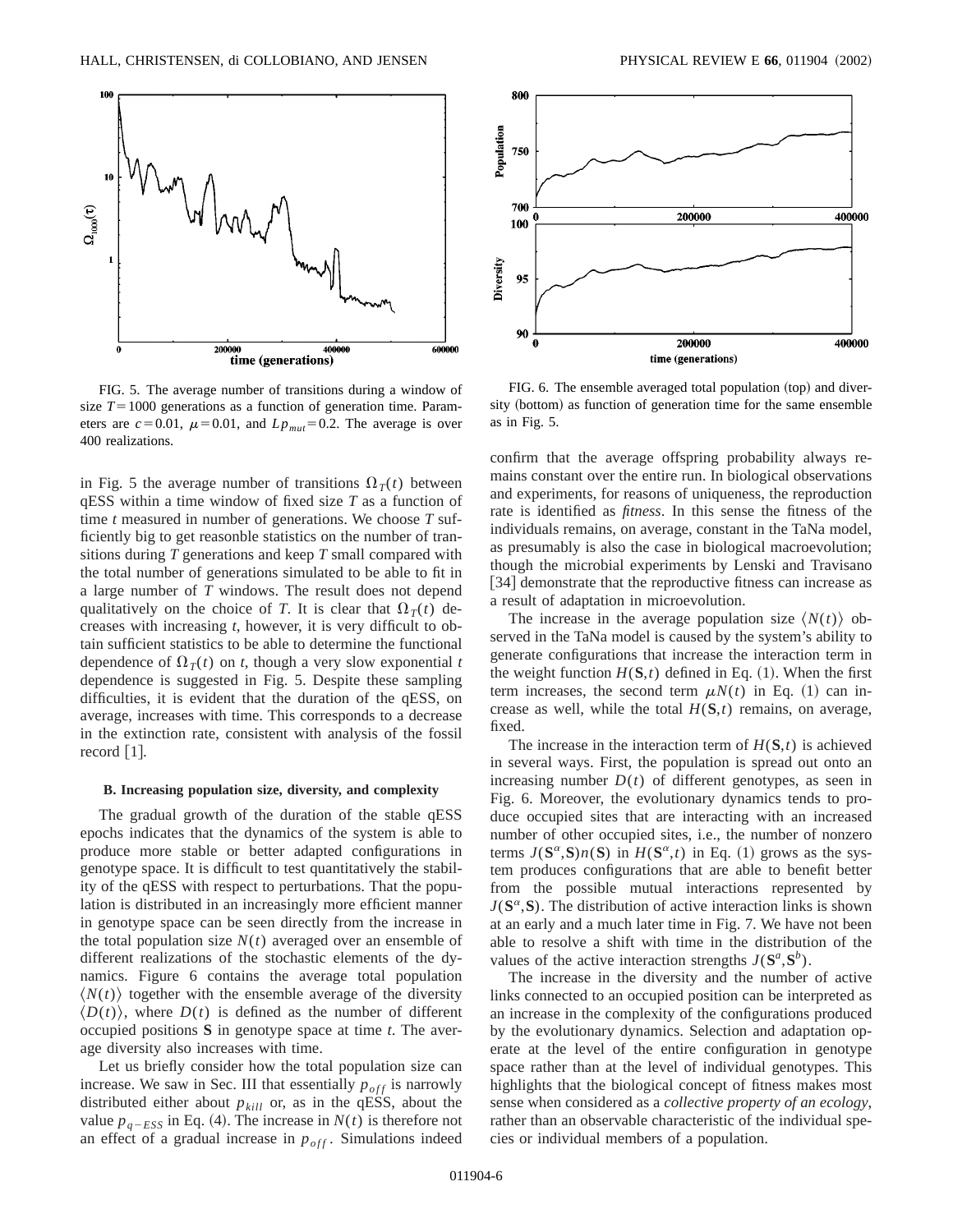

FIG. 7. The number of occupied positions in genotype space with a given number of active links connected to other occupied position in genotype space. The solid line is after 500 generations, the dashed line is recorded after  $10<sup>5</sup>$  generations. Parameters are *c*  $=0.01, \ \mu=0.01, \text{ and } L_{Pmut}=0.02.$ 

#### **C. Record statistics**

The observation in the preceding section that the dynamics of the TaNa model leads to an increase in a number of measurable quantities, taken together with the intermittent nature of the dynamics, suggests that the transitions between consecutive qESS epochs correspond to record transitions. One can imagine that some characteristic measures of the collective level of adaptation of the configurations generated in genotype space achieves an ever increasing value as the system undergoes a transition from one qESS to the next.

Sibani and co-workers  $[27-31]$  have studied record dynamics and shown that the probability for *n* records in a sequence of *t* independently drawn random numbers is Poisson distributed on a logarithmic time scale, or equivalently, that the logarithm of the ratio of the time between the *k*th and the  $(k-1)$ th record,  $\tau_k = \ln(t_k / t_{k-1})$ , is exponentially distributed,  $P(\tau > x) = \exp(-\lambda x)$ . Sibani and co-workers [27– 30 have also demonstrated the relevance of record statistics to the dynamics of the Kauffman NK model  $[18,19]$ .

Accordingly, it is interesting to investigate if the time dependence of the statistics observed in the TaNa model exhibits signs of record statistics. To do this, we study the distribution of the variable  $\tau_k = \ln(t_k / t_{k-1})$ , where  $t_k$  denotes the time at which the *k*th transition between consecutive qESS epochs occurs. We show in Fig. 8 that  $\tau_k$  is exponentially distributed for large values and algebraically distributed for small values of  $\tau_k$ .

The exponential tail in Fig. 8 suggests that the transition times in the TaNa model follow record statistics in the region of large  $\tau$  values, corresponding to the regime of long qESS durations. The algebraic form of  $p(\tau)$  for small  $\tau$  values indicates significant correlations for transitions that occurred in rapid succession. The question is which quantity evolves according to record dynamics. We have so far not been able to identify a variable of the system, which jumps monotonously to ever higher values at the transition times. In the



FIG. 8. The probability density  $p(\tau)$  of the logarithmic waiting time  $\tau$ . The top graph is a double logarithmic plot of  $p(\tau)$  exhibiting a power law behavior in the region of small  $\tau$  values. The bottom plot is a linear-log plot of the same data. Here one sees that the behavior of  $p(\tau)$  for large values of  $\tau$  is consistent with a slow exponential decay. Parameters are as for Fig. 7.

evolution models studied by Sibani *et al.* [27–30] the fitness increases through consecutive records. As mentioned above in the TaNa model the reproductive fitness  $p_{off}$  remains, on average, constant. The increase in the average duration of the  $qESS$  (see Fig. 5) suggests that the stability of the configurations in genotype space gradually increases. To explore this, one should study the temporal behavior of the eigenvalue spectrum of the stability matrix of the effective evolution equations in Eq.  $(3)$ . We expect that the number of unstable directions, on average, decreases with time, though for a given realization fluctuations probably prevent a strictly monotonous behavior.

### **V. SPECIES ABUNDANCE FUNCTION**

The fundamental quantity to describe an ecology is the species abundance function  $[35]$ . The species abundance  $W(\rho)$  is the ratio *W* of species that contains a ratio  $\rho$  of the total population. It is well known that the a general precise concept of species is difficult to define, see, e.g., Chap. 15 in Ref. [36] for a list of seven different definitions of species. When one is dealing with asexual individuals, as we are doing here, it is probably best to define species from the point of view of genomic similarity. Hence, we use the term species to denote individual positions in genotype space. Ideally, one would perhaps define species as local regions in genotype space, unfortunately our present maximal system size (about  $10^6$  individuals and  $L=20$ ) is too small for such a coarse grained definition. Our model remains a qualitative one. Using this definition of species we plot in Fig. 9 the species abundance function for the TaNa model during a qESS. A large number of positions are occupied by a small number of individuals; the occupancy of these positions is never established for extended periods during the qESS. The robust species contain a reasonable number of individuals and are distributed according to the broad peak. The peak can be fitted by a log-normal curve in a way similar to ob-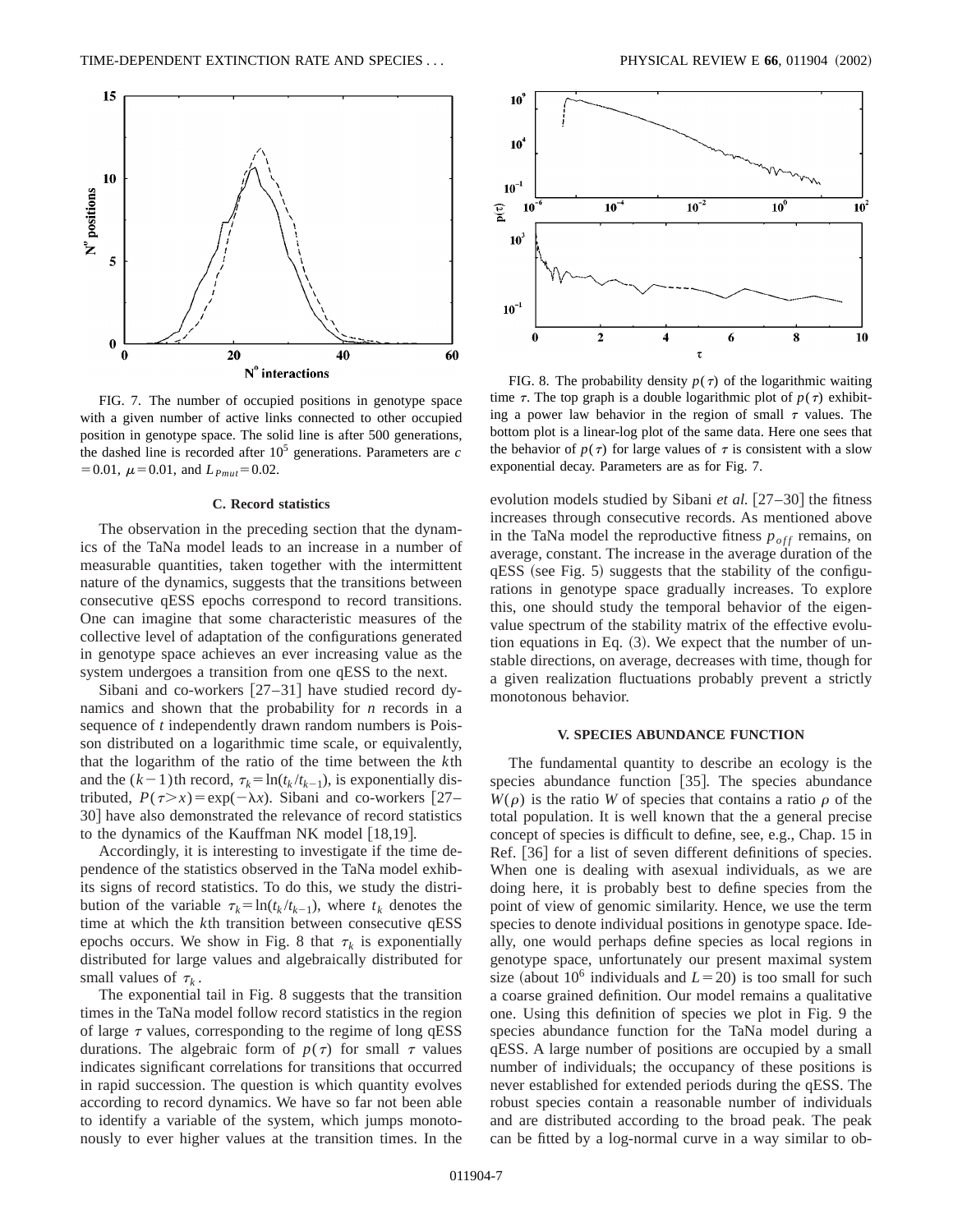

FIG. 9. The species abundance distribution. The peak in the distribution is compared with the log-normal form (dashed curve). Parameters are  $c = 0.01$ ,  $\mu = 5 \times 10^{-5}$ , and  $L_{p_{mut}} = 0.2$ .

served species abundance functions, see, e.g., Ref.  $[35]$ . We note that comparable species abundance functions are found in the predator-prey model studied by McKane, Alonso, and Solé  $\lceil 23 \rceil$ .

### **VI. THE ERROR THRESHOLD**

At sufficiently large mutation rates  $p_{mut}$ , offsprings are so different from their parents that the occupation in genotype space rapidly moves from one position to the next. When this happens, it becomes impossible to establish the qESS seen in Fig. 2 and consequently the entire simulation consists of one hectic period. The change from the behavior depicted in Fig. 2, where the hectic periods are of much shorter duration than the qESS, to the behavior where the qESS are absent, occurs over a very narrow region of  $p<sub>mut</sub>$  values. Considering first large values of  $p_{mut}$  we gradually decrease  $p_{mut}$  in the simulations and we identify the threshold value,  $p_{th}$  of  $p_{mut}$  at which qESS are observed as the error threshold  $[7,11]$ . In Fig. 10 we plot the simulated value of  $p_{th}$  for different values of the width parameter *c*.

We can estimate the  $c$  dependence of  $p_{th}$  by the following argument. From Fig. 4 we know that the distribution of  $p_{off}$ in the hectic periods is centered about  $p_{kill}$  and in the  $qESS$ is centered about  $p_{q-ESS}$  defined in Eq. (4). Changing the parameter *c* will change the width of the distribution of the  $p_{off}$  values [see Eqs. (1) and (2)]. It will be possible to establish qESS in between the hectic periods if  $p_{kill} + \sigma_p$  $\geq p_{q-ESS}$ , where  $\sigma_p$  is the half width of the peak in the distribution of  $p_{off}$  in the hectic periods. We translate this argument to the distribution of the *H* values and obtain the following estimate for  $p_{th}$ :

$$
p_{th} = 1 - 2^{-1/L} [(1 - p_{kill})e^{-\alpha/c} + 1 + p_{kill}]^{1/L}.
$$
 (5)

Here we have assumed that the width  $\sigma_H$  of the peak in the distribution of *H* values will be given by  $\sigma_H = \alpha/c$  [see Eq. (1)] in which case  $\alpha$  is a measure of the standard deviation of the factor in Eq. (1) multiplying  $1/c$ . We have used  $\alpha$  $=0.07$  to fit the simulation data in Fig. 10. This value is



FIG. 10. The loss of q-ESS occurs for mutation rates above the circles. For comparison, the theoretically predicted error threshold  $p_{mut}^{th}(c)$  is shown for  $\alpha$ =0.07 (see main text). The carrying capacity parameter is  $\mu$  = 0.005.

somewhat larger but of the right order of magnitude as the corresponding quantity measured during the simulation.

# **VII. PARAMETER DEPENDENCE**

For completeness, we present here the dependence on the parameters  $c$  and  $\mu$  in the weight function  $H$  defined in Eq.  $(1)$ .

We show in Figs. 11 and 12 the averaged occupation measured as the ratio between the average number of individuals and the average number of occupied positions in genotype space for purely asexual and sexually reproducing populations, respectively. As expected, the system is able to support the largest populations in the region of small  $\mu$  parameter and broad distribution of coupling strength, i.e., small values



FIG. 11. The ratio between the average size of the population and the average diversity as function of the width parameter *c* and the physical environment parameter  $\mu$ . The data are for a system with asexual reproduction with  $L_{p_{mut}}=0.2$ .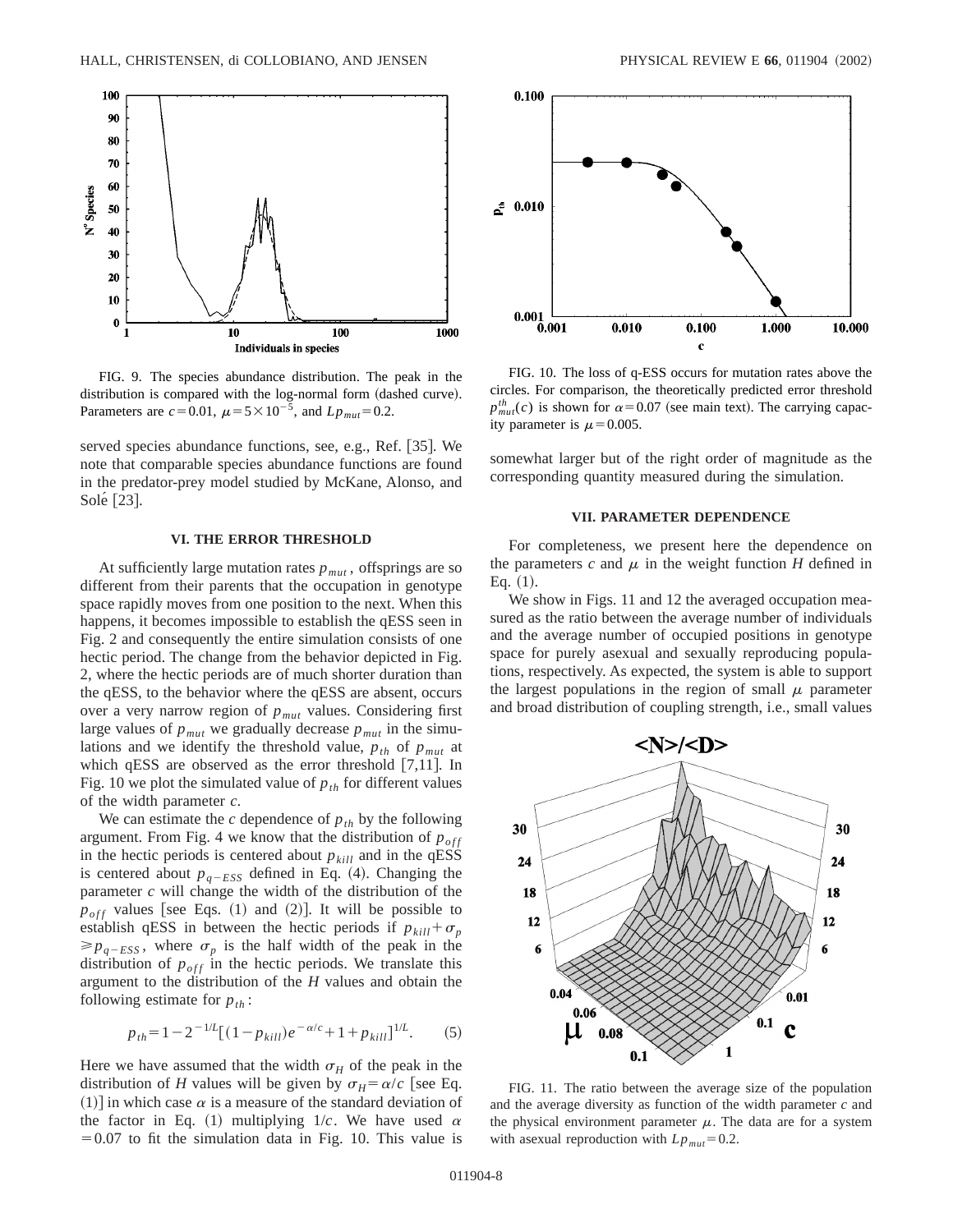

FIG. 12. The same data and parameters as in Fig. 11 except that the data in this figure is for a sexually reproducing population.

of *c*. The sexual reproduction is most sensitive to a decrease in the carrying capacity (increase in  $\mu$ ) or a decrease in the width of the range of possible  $J(\mathbf{S}^a, \mathbf{S}^b)$  couplings (increase in *c*).

#### **VIII. DISCUSSION AND CONCLUSION**

The tangled-nature model may be considered as a mathematical framework for the study of evolutionary ecology. The dynamics of the model is defined at the level of individuals, either as asexual or as sexually reproducing individuals. All ecological structures in the model arise through emergence. The model is able to generate many of the observed features of biological evolution starting from a basic implementation of the key assumptions in the Darwinian evolution paradigm.

The density of individuals in genotype space segregates corresponding to the emergence of distinct species. The interaction between individuals gives rise to a jerky or intermittent macrodynamics, in which quasistable configurations (the qESS) in genotype space are abruptly replaced by new quasistable configurations. This mode of operation can be compared with the intermittent behavior observed in the fossil record and emphasized by Gould and Eldredge as the term "punctuated equilibrium" [4]. The TaNa model is always in a transient where the configurations generated as a result of adaptation to the coevolutionary selective pressure gradually produce configurations or ecologies in genotype space, which collectively exhibit a higher degree of adaptation, in the sense that the average lifetime of these qESS increases slowly. This behavior compares well with the observation that the fossil record indicates a decrease in the extinction rate  $[1]$ . The increase in the lifetime of the qESS is associated with an increase in the complexity (species diversity and the number of active interactions) of successive configurations. This gradual time dependence together with the intermittent nature of the dynamics suggest that some characteristic of the evolving ecosystem might be undergoing record statistics in the sense of Sibani and co-workers  $[27-$ 30]. So far we have unfortunately not been able to identify the appropriate effective variable that moves through the records but we expect this variable to be related to the stability matrix of the effective dynamical equation.

The species abundance distribution generated by the TaNa model encourages future studies of larger populations with longer genome sequences. This will enable a hierarchical study of the taxonomic organization of the generated ecologies. Using distance criteria in genotype space one can study the clustering of individuals into species, of species into genera, etc. Future studies will also examine the phylogenetic structures in detail, especially during the radiation of species encountered in the transition periods between qESS. Using longer genome sequences and a more smoothly varying weight function, we expect the TaNa model to be able to illuminate the evolutionary competition between sexual and asexual reproductions.

#### **ACKNOWLEDGMENTS**

It is a pleasure to acknowledge very helpful discussions with Paolo Sibani. M.H. and S.A.C. were financially supported by EPSRC and K.C. gratefully acknowledges the financial support of EPSRC through Grant Nos. GR/ R44683/01 and GR/L95267/01. We thank Paul Anderson for reading the manuscript.

- [1] M.E.J. Newman and P. Sibani, Proc. R. Soc. London, Ser. B **266**, 1593 (1999).
- [2] N. Eldredge, Evolution (Lawrence, Kans.) **25**, 156 (1971).
- [3] S.J. Gould, Paleobiology **3**, 135 (1977).
- [4] S. Gould and N. Eldredge, Paleobiology 3, 114 (1977).
- [5] N. Eldredge and S. Gould, Nature (London) 332, 211 (1988).
- [6] K. Christensen, M. Hall, A. di Collobiano, and H.J. Jensen,  $(2002)$ , J. Theor. Biol.  $(to$  be published), e-print cond-mat/0104116.
- [7] B. Drossel, Adv. Phys. **50**, 209 (2001).
- [8] A. Burt, Evolution (Lawrence, Kans.) **54**, 337 (2000).
- [9] A. Leroi, Evol. Devol. 2, 67 (2000).
- [10] P.G. Higgs and B. Derrida, J. Mol. Evol. **35**, 454 (1992).
- [11] M. Eigen, J. McCaskill, and P. Schuster, J. Phys. Chem. 92, 6881 (1988).
- [12] E.E. Hoster, Evolution **47**, 1637 (1993).
- [13] S. Gavrilets, Am. Nat. **154**, 1 (1999).
- [14] S. Gavrilets, H. Li, and M.D. Vose, Proc. R. Soc. London, Ser. B 265, 1483 (1998).
- [15] S. Gavrilets, H. Li, and M.D. Vose, Evolution (Lawrence, Kans.) 54, 1126 (2000).
- [16] S. Wright, Proc. 6. Int. Congress of Genetics 1, 356 (1932).
- [17] S. Wright, Am. Nat. 131, 115 (1988).
- [18] S.A. Kauffman and S. Levine, J. Theor. Biol. **128**, 11 (1987).
- [19] S. Kauffman, *The Origins of Order* (Oxford University Press, Oxford, 1993).